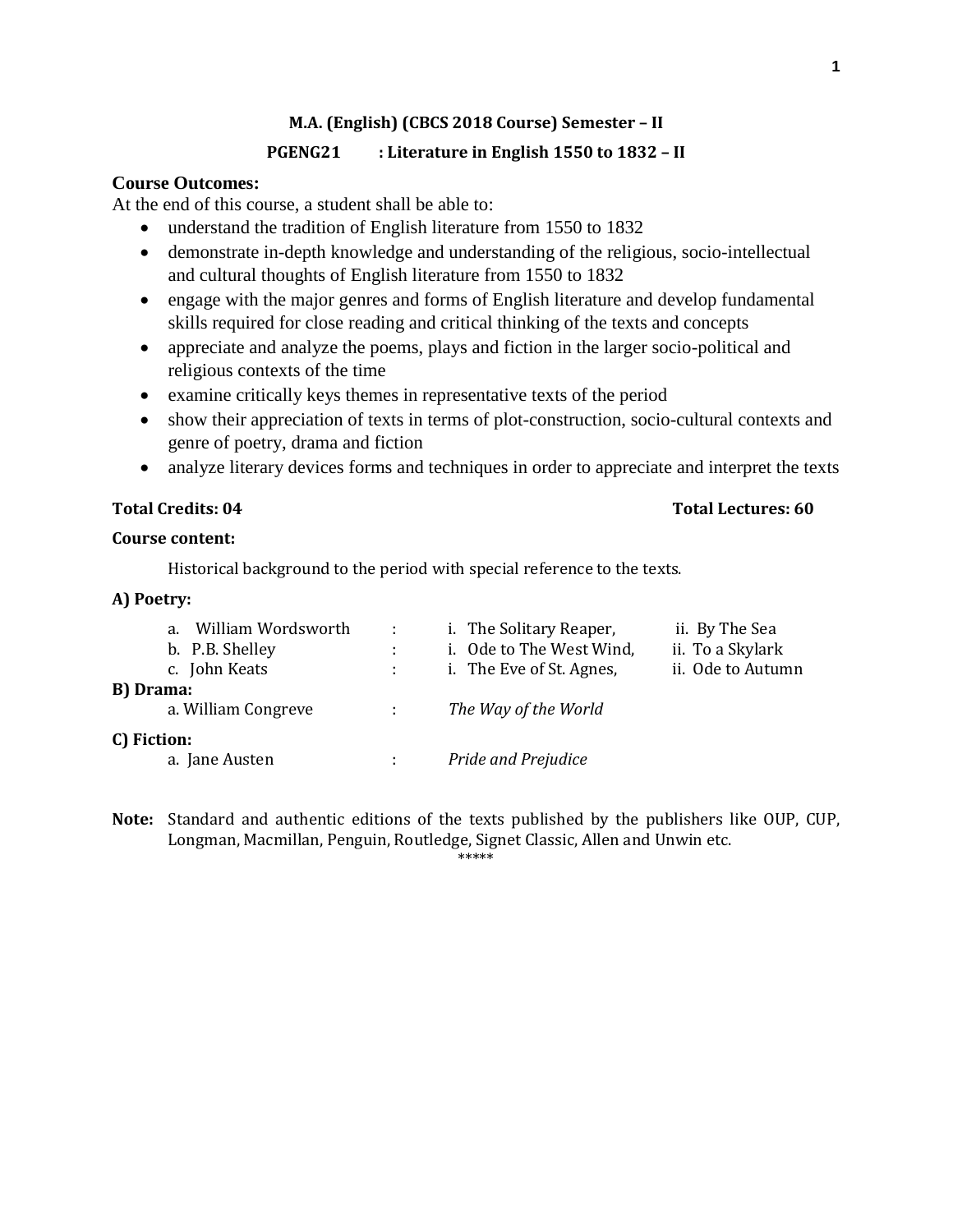### **M.A. (English) (CBCS 2018 Course) Semester – II**

# **PGENG22 : Introduction to the Study of English Language – II**

## **A. Course Outcomes:**

At the end of this course, a student shall be able to:

- familiarize with the basic concepts of Language and Society, Distinctiveness of varieties of languages, Pragmatics and its principles
- recognize their own ability to improve their own competence in using the language
- identify deviant use of English both in written and spoken forms
- understand and appreciate effective use of English language by people
- familiarise with language i.e. English as a means of communication
- use English confidently, appropriately and accurately in an intelligible and acceptable manner

# **Course content:**

- 1. Language and Society:
	- i. Language Variation:
		- a. Regional Variation/Dialects b. Social Variation/Sociolects
		- c. Individual Variation/Idiolects d. Stylistic Variation/(i.e. Formal and Informal Styles)
	- ii. Language Contact:
		- a. Code Switching b. Code Mixing c. Borrowing
- 2. Distinctive Features of British, American and Indian English:
	- a) Phonological Features b) Syntactic Features
	- c) Features of Vocabulary d) Spelling Conventions
- 3. Pragmatics:
	- i. Basic Concepts:
		-
		-
		- a. Speech Acts b. Situation and Speech Event
		- c. Deixis d. Presuppositions and Implicatures
		- e. The Concept of Discourse f. Cohesion and Coherence
		- g. Turn Taking and Adjacency Pairs
	- ii. Conversational Principles:
		- a. Politeness in Conversation : Face, Power, Solidarity, etc
		- b. Maxims of Politeness Principle (as given by Lakoff and Leech)
		- c. Co-operation in Conversation: Maxims of Co-operative Principle (Gricean Maxims as given in G. N. Leech (1983))
		- d. Observation and Violation of CP and PP in Conversation

#### **Reference books:**

- 1. Quirk R, Greenbaum S., & Swartvik J. *A University Grammer of English,* London, Longman, 1973.
- 1. Quirk R. *The Use of English,* London, Longman, 1962.
- 2. Gimson, A.C. *An Introduction to The Pronunciation of English,* a revised edition, 1996.
- 3. Kachru B.B. *The Indianization of English, The English Language in India,* Delhi,OUP, 1983.
- 4. Kachru B.B. *The Alchemy of English: The spread, functions & models of non-native Englishes,* Delhi,OUP, 1986.

**\*\*\*\*\***

#### **Total Credits: 04 Total Lectures: 60**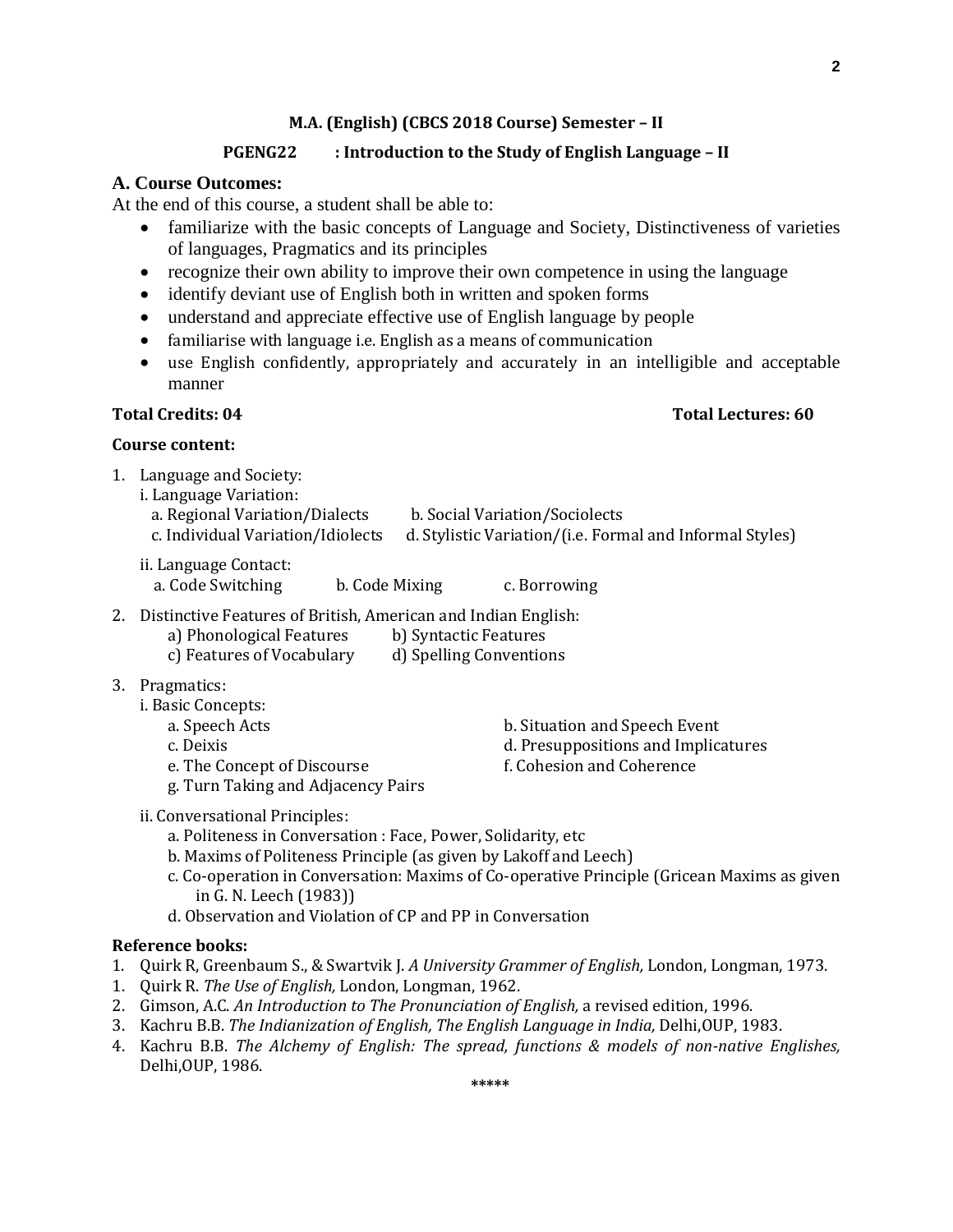**3**

#### **M.A. (English) (CBCS 2018 Course) Semester – II**

# **PGENG23 : English Language and Literature Teaching – II**

# **Course Outcomes:**

At the end of this course, a student shall be able to:

- identify and classify strategies used by a teacher to teach language
- demonstrate clear understanding of the syllabus, its structure and development
- understand the structure of a textbook and its use
- articulate the reasons for different types of tests the teacher administers
- demonstrate the ways in which technology can be used for learning language

### **Course content:**

- 1. Remedial Teaching, Peer Teaching and Micro Teaching
- 2. Testing and assessment, qualities of good test and types of tests
- 3. English for Specific Purposes
- 4. The teaching of vocabulary
- 5. The teaching of grammar
- 6. The teaching of poetry
- 7. The teaching of drama
- 8. The teaching of fiction
- 9. Lecture plan for teaching English language and literature
- 10. The Relationship Between Language Teaching and Literature Teaching
- 11. Stylistic and Pragmatic Approaches to the Teaching of Literature
- 12. Major Issues in English Language Teaching in India: Teaching in Large Classes, Role of Mother Tongue in English Language Teaching

### **Books for reference:**

- 1. Brumfit, C. and Carter, R. (1986) *Literature and Language Teaching,* Oxford, OUP.
- 2. Brumfit & Johnson. (1979) *The Communicative Approach to Language Teaching*, OUP.
- 3. Byrne, D. (1990) *Teaching Writing Skills*, Longman: London and New York.
- 4. Carter, R. and Long, M. N. (1991) *Teaching Literature*, Longman: London.
- 5. Byme, D.(1990) *Teaching Writing Skills*, Longman, London and New York.
- 6. Grant, N. (1987) *Making the most of your Textbook*, Longman, London and New York.
- 7. Crellet, F. (1990) *Developing Reading Skills*: *A Practical Guide to Reading Comprehension Exercises*, CUP, Cambridge.
- 8. Havgar, J. (1990) *The Practice of English Teaching*, Longman, London.
- 9. Huges, A. (1989) *Testing for Language Teachers*, CUP, Cambridge.
- 10. Krishnaswamy, N. and T. Sriraman (1994), *English Teaching in India*, (TRP, Madras)
- 11. Kudchedkar, G. (1993), *Literature and Language Teaching* (CUP)
- 12. Mogran. J. and Rinvolucri. M. (1993) *Once Upon a Time: Using Stories in the langauge Classroom*, CUP, Cambridge.
- 13. Nagaraj, G. (1996) *English Language Teaching. Approaches. Methods and Techniques*, Orient Longman, Hydrabad.
- 14. Sarasvati, V. (2004), *English Language Teaching: Principles and Practice* (O.L.)
- 15. Tickoo, M. L. (2002), *Teaching and Learning English* (Orient Longman)

**\* \* \***

#### **Total Credits: 04 Total Lectures: 60**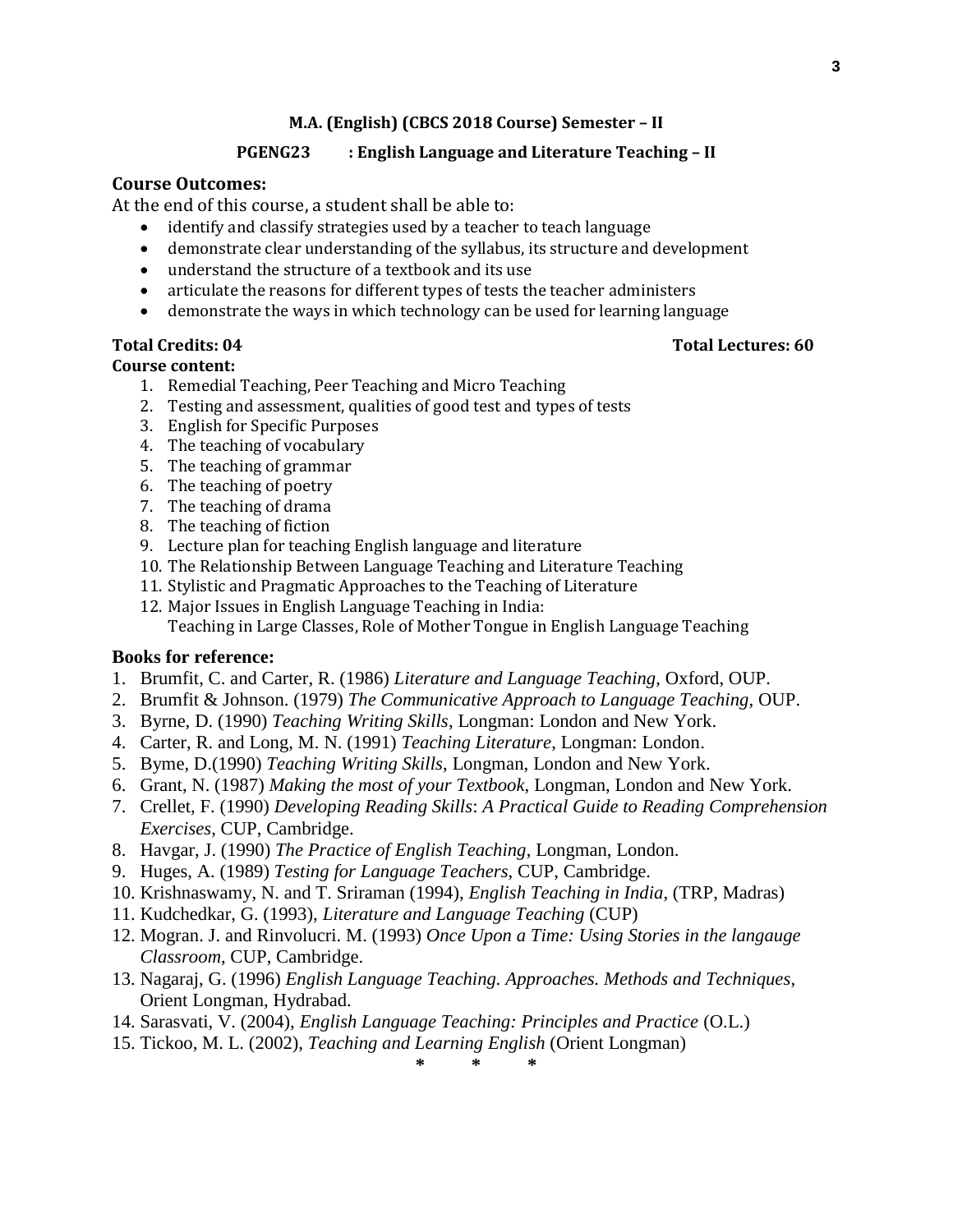# **M.A. (English) (CBCS 2018 Course) Semester – II PGENG24: a) Postcolonial Literature – II**

# **Course Outcomes:**

At the end of this course, a student shall be able to:

- understand the social-historical-political-economic contexts of colonialism and postcolonialism in India and other countries affected by colonial rule
- understand the scope of postcolonial literatures in India and elsewhere, primarily as a response to the long shadow of colonialism, not just of colonial occupation
- see through a corpus of representative postcolonial texts from different colonial locations: the effects of colonial rule on the language, culture, economy and habitat of specific groups of people affected by it
- appreciate and analyze the growing spectres of inequality arising out of colonial occupation and the role played by postcolonial literatures to resist it in India and similar locations
- critically engage with issues of racism and imperialism during and after colonial occupation
- appreciate the changing role and status of English in postcolonial literatures link colonialism to modernity

### **Total Credits: 04 Total Lectures: 60**

# **Course content:**

### **A) The Basic Concepts:**`

- i. Nation and gender
- ii. Acknowledging economical and cultural diversity
- iii. Colonizing in reverse
- iv. Citizens of the world: reading postcolonial literature
- **A)** Texts:

| i. Chinua Achebe | Things Fall Apart     |
|------------------|-----------------------|
| ii. Wole Soyinka | A Dance of the Forest |

Poems selected from *An Anthology of Commonwealth Poetry* (Macmillan):

- i. Margaret Atwood: Journey to the Interior
- ii. Les Murray: Wilderness
- iii. J. Wright: Woman to Man, The Harp and the King, Nigger's Leap

Rreference Books:

- 1. Aijaz Ahmad, *In Theory: Classes Nations, Literature.* London: Verso, 1992.
- 2. Bill Ashcroft, Gareth Griffiths & Helen Tiffin, *The Post-Colonial Reader*. London: Routledge, 1995.
- 3. Ashok Bery, *Postcolonial Poetry and Cultural Translation*. Basingstoke: Palgrave Macmillan, 2007.
- 4. Homi Bhabha, *The Location of Culture*. London: Routledge, 1994.
- 5. Lloyd Brown, *Women Writers in Black Africa*, Westport, CT: Greenwood Press, 1981.
- 6. Robert Fraser, *Lifting the Sentence: A Poetics of Postcolonial Fiction*. Manchester: Manchester University Press, 2000.
- 7. Ania Loomba, *Colonialism/Postcolonialism*. 2nd edition. London: Routledge, 2005.
- 8. Gayatri Chakravorty Spivak, *A Critic of Postcolonial Reason: Toward a History of the Vanishing Present*. Cambridge, MA, and London: Harvard University Press,1999.
- 9. John Thieme, *Post-Colonial Studies: The Essential Glossary*. London: Arnold, 2003.
- 10. Robert J.C. young, *Postcolonilism: A Very Short Introduction*. Oxford: OUP, 2003.
- 11. Roberts, Neil. Ed. *A Companion to Twentieth Century Poetry* Blackwell, 2001

**4**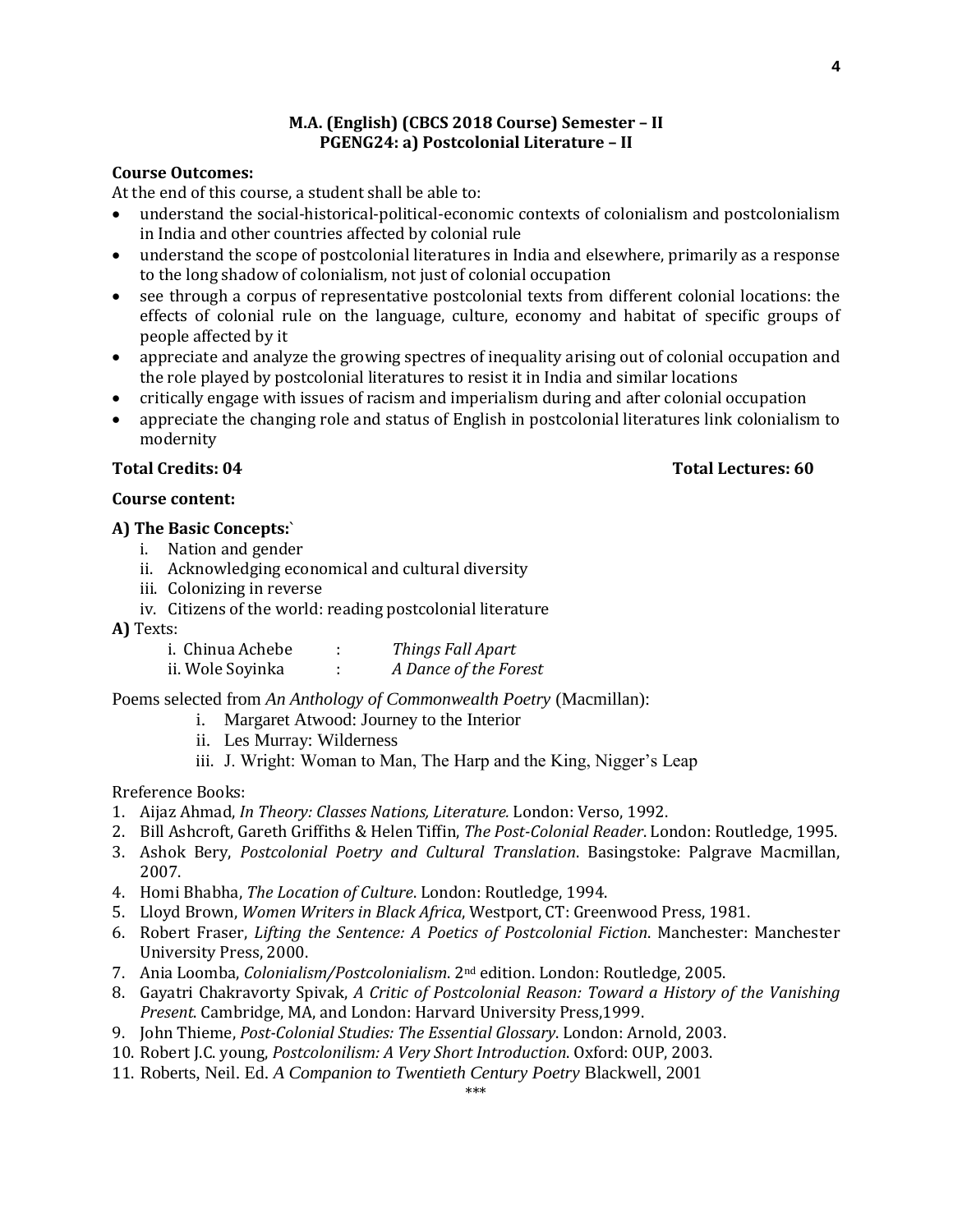### **M.A. (English) (CBCS 2018 Course) Semester – II PGENG25: b) Linguistics and Stylistics – II**

# **Course Outcomes:**

At the end of this course, a student shall be able to:

- recognize/understand the structure and various parts of the language
- understand the existence of language in the form of different dialects based on a set of established factors
- identify the various functions a language performs and the roles assigned to it
- understand that all languages behave alike and develop a tolerance for other languages
- understand that making errors is a process of learning and not hesitate to use language for the fear of making errors

# **Total Credits: 04 Total Lectures: 60**

# **Course content:** 1. **Orientation**:

The relationship between linguistics and stylistics, the relationship between literature and stylistics, practical criticism and stylistics. The nature and scope of stylistics, the stages in stylistic analysis, linguistic stylistics and literary stylistics. The strengths and limitations of stylistics.

### 2. **The stylistics of poetry**:

The concept of poetic diction, creativity in the use of language, poetic license, music in poetry, metre, ambiguity, obscurity and indeterminacy.

### **3. The stylistics of drama**:

Theatre and drama, dramatic mode, dramatic text and performance text, the use of proximal deixis in drama, dramatic dialogues and speech act theory, the cooperative principle and the politeness principle, turn taking and adjacency pairs, dramatic dialogues and everyday conversations.

### **4. The stylistics of fiction**:

Fiction as a narrative form of discourse, narrative strategies, point of view, universe of discourse, the use of distal deixis in fiction.

#### **Reading List**

- 1. Austin, J. L. (1962), *How to do things with words*, Oxford: Clarendon Press.
- 2. Black, Elizabeth (2006), *Pragmatic Stylistics*, (Edinburgh)
- 3. Crystal, David, *A Dictionary of Applied Linguistics and Stylistics*
- 4. Cummings, M. and R. Simmons (1983), *The Language of Literature : A Stylistic Introduction to the Study of Literature*, London : Pergamon
- 5. Fowler, Roger (1971), *The Language of Literature*, London : Routledge and Kegan
- 6. Krishnaswamy, N., S. K. Verma and N. Nagarajan (1992), *Modern Applied Linguistics*, Madras: Macmillan
- 7. Leech, Geoffrey (1969), *A Linguistic Guide to English Poetry*, London: Longman
- 8. Lyons, J. (1981), *Language and Linguistics*, Cambridge: CUP.
- 9. Welsh, Katie (1989), *A Dictionary of Stylistics*, London: Longman
- 10. Wright, Laura and Jonathan Hope (1996), *Stylistics : A Practical Course Book*, London : Routledge

**5**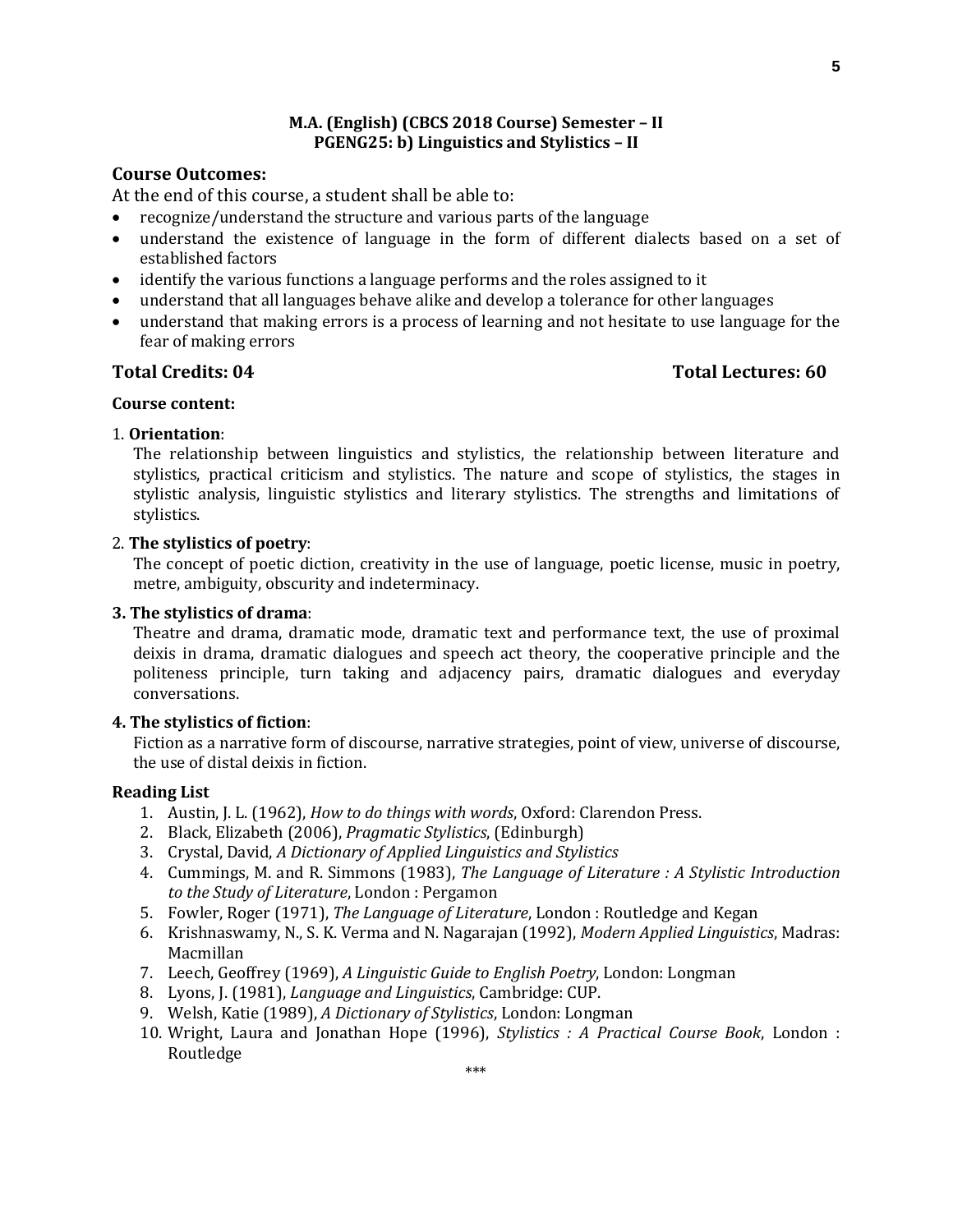# **M.A. (English) (CBCS 2018 Course) Semester – II PGENG26: c) American Literature: 19th century – II**

# **Course Outcomes:**

At the end of this course, a student shall be able to:

- understand the depth and diversity of American literature, keeping in mind the history and culture of the United States of America
- understand the historical, religious and philosophical contexts of the American spirit in literature; social-cultural-ecological-political contexts
- appreciate the complexity of the origin and reception of American literature, given its European and non-European historical trajectories
- critically engage with the complex nature of American society, given its journey from specific religious obligations and their literary transformations (such as Puritanism, Unitarianism, Transcendentalism, etc.) to the growth of anti- or non-Christian sensibilities
- critically appreciate the diversity of American literature in the light of regional variations in climate, cultural traits, economic priorities
- explore and understand the nature of the relationships of human beings to other human beings and other life forms in relation to representative literary texts in various genres
- analyze the American mind from global and Indian perspectives and situate the American in the contemporary world

### **Total Credits: 04 Total Lectures: 60**

# **Course content:**

**1: Terms:** American Civil War, Local Color Movement, Realism, Naturalism, Pragmatism and Veritism

| 2: Poetry<br>William. D. Howells:                                                                    |                            |                |  |  |  |  |
|------------------------------------------------------------------------------------------------------|----------------------------|----------------|--|--|--|--|
| i. "Dead"                                                                                            | ii. "The Bewildered Guest" |                |  |  |  |  |
| Henry Cuyler Bunner:<br>i. "One, Two, Three"                                                         | ii. "Candor"               | iii. "Shriven" |  |  |  |  |
| <b>Bret Harte:</b><br>i. "Mary's Album"                                                              | ii. "Love and Physic"      |                |  |  |  |  |
| 3: Fiction<br>i. Stephen Crane: Red Badge of Courage<br>ii. Mark Twain: The Adventures of Tom Sawyer |                            |                |  |  |  |  |
| $\bm{A}$ $\bm{C}$ is a set $\bm{C}$ is a set of $\bm{C}$                                             |                            |                |  |  |  |  |

#### **4: Short Stories** Kate Chopin:

i. "Beyond the Bayou" ii. "A Pair of Silk Stockings"

# Jack London:

i. "The Unexpected" ii. "Love of Life"

# **Books for reference:**

Abel, Darrel. *Ruined Eden of the Present: Hawthorne, Melville, and Poe: Critical Essays in Honor of Darrel Abel*. eds. G.R. Thompson and Virgil L. Lokke. West Lafayette: Purdue UP, 1981. Barrish, Phillip. *American Literary Realism: Critical Theory and Intellectual Prestige, 1880-1995.*  Cambridge: Oxford U P, 2001.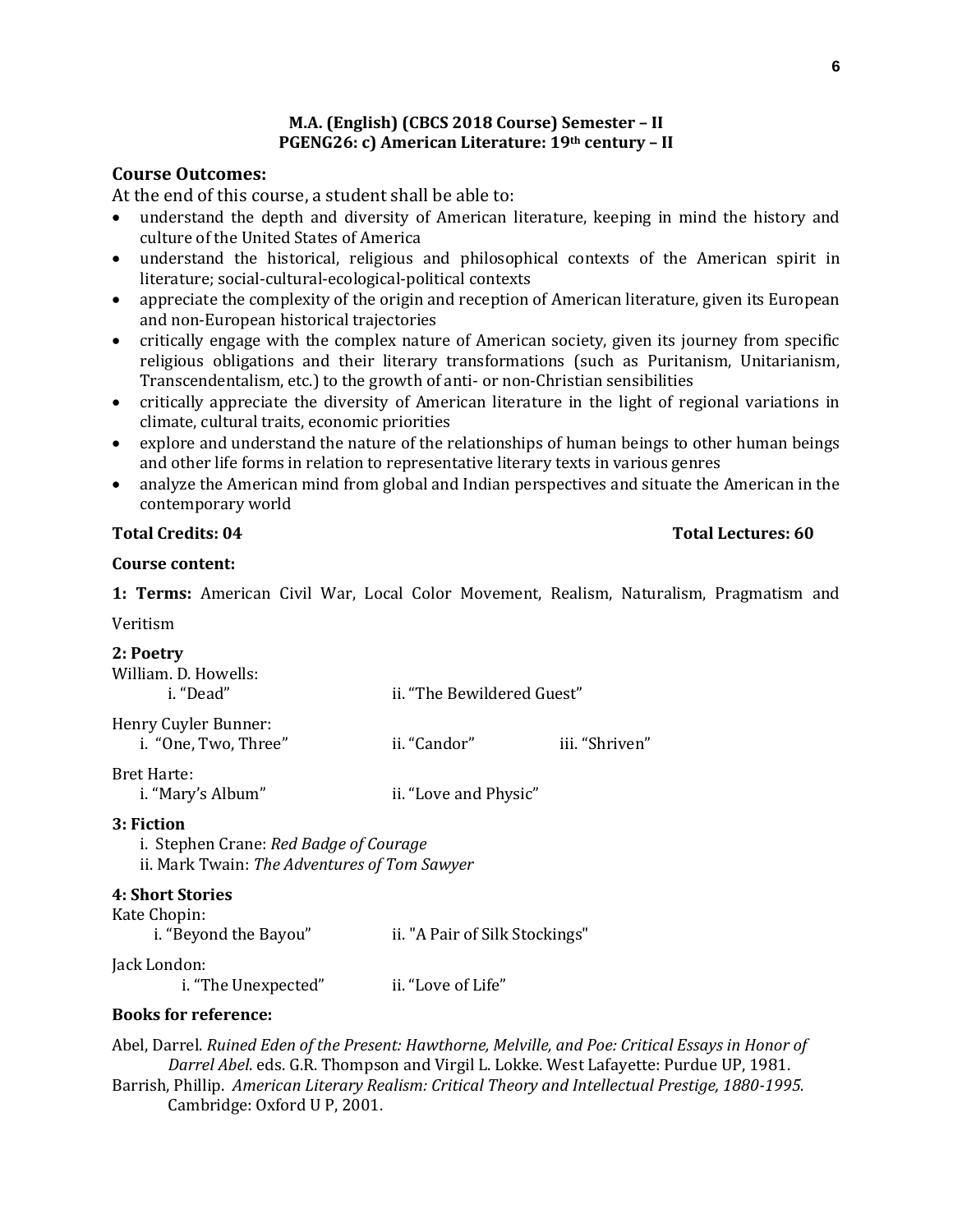Bell, Michael Davitt. *The Problem of American Realism.* Chicago: U of Chicago P, 1993.

- Belluscio, Steven J. To Be Suddenly White: Literary Realism and Racial Passing. Columbia, MO: U of Missouri P, 2006.
- Buell, Lawrence. *Literary Transcendentalism: Style and Vision in the American Renaissance.* Ithaca, NY: Cornell University Press, 1986.
- Chase, Richard. *The American Novel and Its Tradition.* Garden City, N. Y.: Doubleday Anchor, 1957.
- Elliot, Emory., and Cathy N. Davidson, eds. *The Columbia History of the American Novel.* New York: Columbia University Press, 1991.
- Myerson, Joel, ed. *The Transcendentalists: A Review of Research and Criticism.* New York: Modern Language Association, 1984
- Lewis, R. W. B. *The American Adam: Innocence, Tragedy, and Tradition in the Nineteenth Century.* Chicago: University Chicago Press, 1955.

Pattee, Fred Lewis. *The Development of the American Short Story. [1966]* New York: Harper, 1923.

- Pizer, Donald. *Realism and Naturalism in Nineteenth Century American Fiction.* Carbondale: Southern Illinois U P, 1966.
- Warren, Joyce W., ed. *The (Other) American Tradition: Nineteenth-Century Women Writers.* New Brunswick, NJ: Rutgers University Press, 1993
- Winter, Molly Crumpton. *American Narratives: Multiethnic Writing in the Age of Realism*. Baton Rouge, LA: Louisiana State UP, 2007.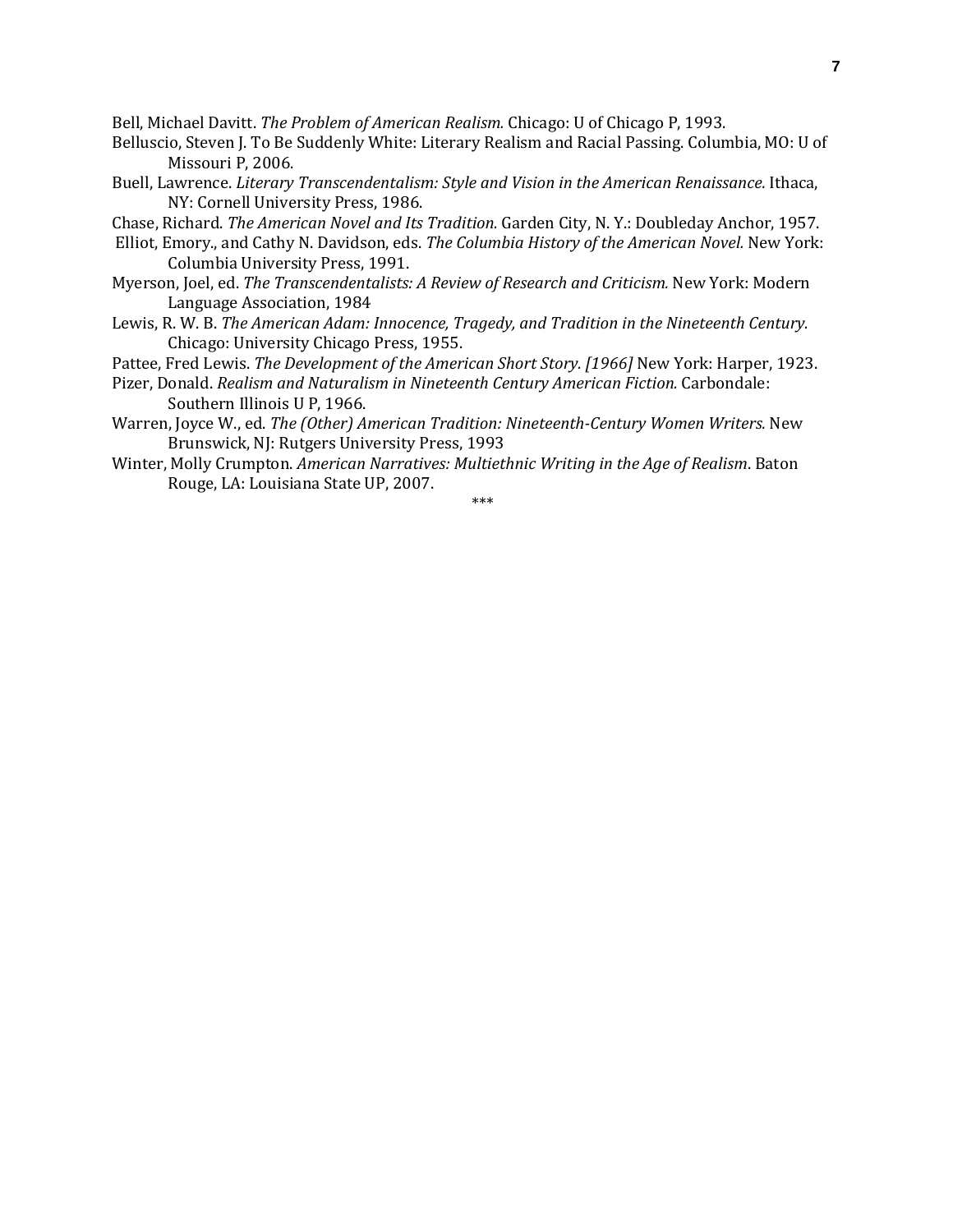# **M.A. (English) (CBCS 2018 Course) Semester – II PGENG27: d) Indian Literature in English Translation – II**

# **Course Outcomes:**

At the end of this course, a student shall be able to:

- critically appreciate literary achievements of some of the significant Indian writers whose works are available in English Translation
- create an awareness of sub cultural variations in the translated works
- acquaint with major ancient, medieval and modern movements in Indian thought as reflected in the translated works
- acquaint to compare the treatment of different themes and styles in the genres of fiction, poetry and drama as reflected in the prescribed translations

# **Total Credits: 04 Total Lectures: 60**

# **Course content:**

# **1: I- Recent Trends in Indian Writings in Translations:**

- i. Literature of the Marginalized and Dalit Consciousness in writings, including translations,
- ii. Issues of Gender relations and women's works in translations,
- iii. Voices of the Subaltern and tribal studies,
- iv. Identity crisis in Diaspora and Immigrant Writers,
- v. Postmodernism as reflected in the techniques of writing and translation in India,
- vi. Literature of new Native writers in translation

# **II -Concepts in Translation Studies:**

- i. Scope and relevance of Translation studies
- ii. History of Translations in English,
- iii. Problems of Linguistic and Cultural Equivalence in Translation,
- iv. Concepts of transference, transliteration and transcreation
- v. Problems of translating a literary text
- vi. Translation as Linguistic Bridge-building entity
- **2:** i. Girish Karnad, *Hayavadana***,** Trans. by the author ii. Mohan Rakesh: *Half-way House*
- **3:** i. Mahasweta Devi**,** *Old Women* Trans. By Gayatri Chakravarti Spivak
	- ii. Gulzar : *Across the Raavi* (New Urdu Fictions, Katha, 2004)
	- iii. S.L. Duncan: A Christmas Story (from The Heart of the Matter, Katha, 2004)
- **4:** i. Baby Kamble, *The Prison We Broke*Trans. By Maya Pandit ii. Bama: *Harum Scarum Saar and Other Stories*

# **Reference books:**

K.R.S. Iyengar, *Indian Writing in English*, Bombay, 1962. M.K. Naik, *A History of Indian English Literature*, Sahitya Akademi, Delhi, 1982. R.K. Dhawan, ed. *50 Years of Indian Writing* M.K. Naik, Macmillan *Aspects of Indian Writing in English*, Delhi 1979. William Walsh, *Indo-Anglian Literature 1800-1970*, Orient Longman, Madras, 1976. R.K. Dhawan, ed *Postcolonial Discourse: A Study of Contemporary Literature* Bhagyashree S. Varma ed. *Amrita Pritam: Life as Literature*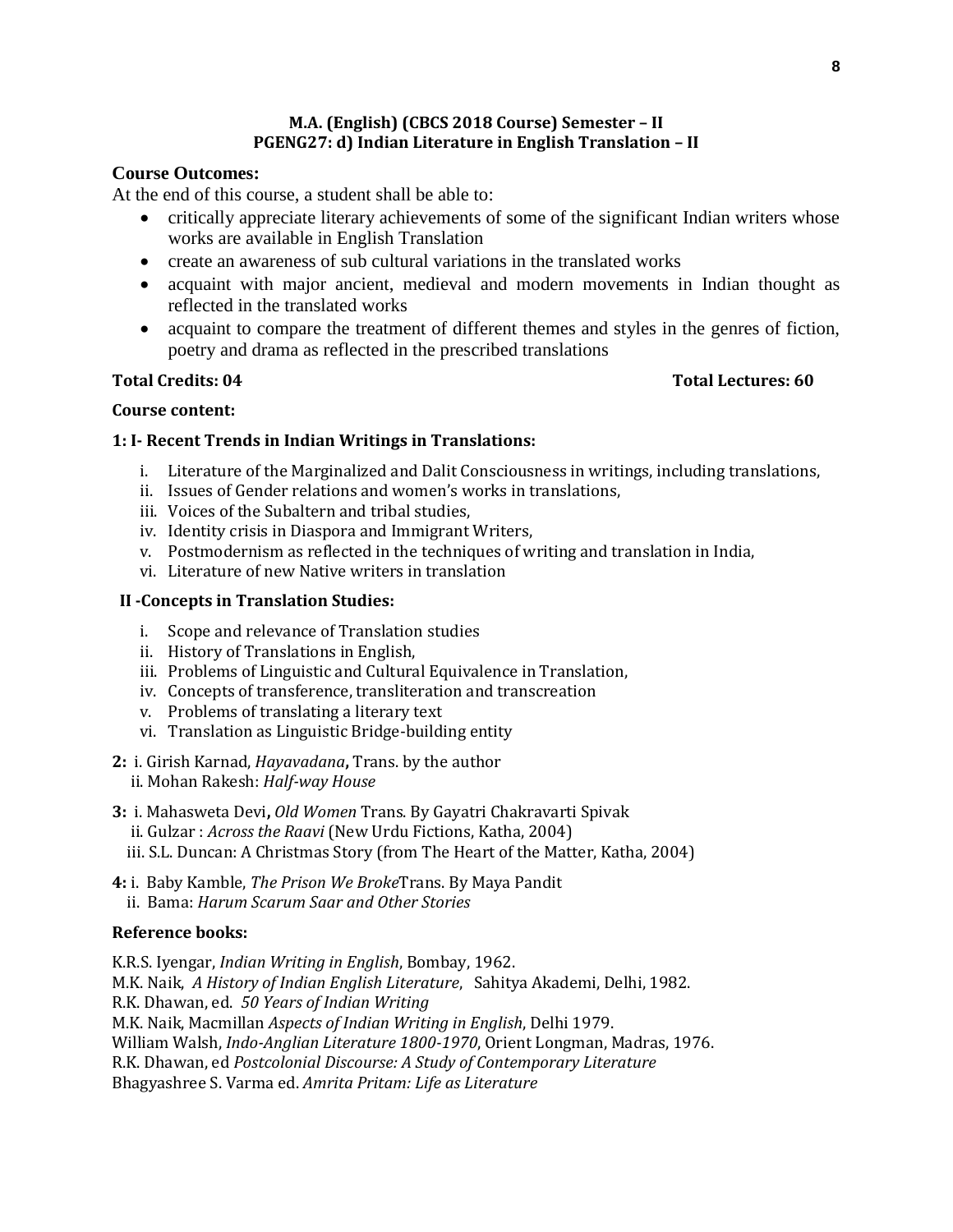- Nivedita Sen, Nikhil YadavMahasweta Devi An Anthology of Recent Criticism*, Gender & Caste: Issues in Contemporary Indian Feminism*. New Delhi, Kali for Women, 2003.
- *The Danger of Gender: Caste, Class and Gender* in Contemporary Indian Women's Writing, Clara Nubile 2003 .
- Makarand Paranjape, ed. *Realism and Reality: the Novel and Society in India, Nativism: Essays in Nativism.*
- Manu S. Rajadurai and Geetha Vardarajan *Towards a Non-Brahmin Millennium.*
- K.V. Reddy and R.K. Dhawan, ed. *Flowering of Indian Drama:Growth & Development.*
- Sudhakar Pandey and Freya Barua, ed. *New Directions in Indian Drama,*
- *Towards an Aesthetic of Dalit Literature: History, Controversies and Considerations*, by Sharankumar Limbale. Translated by Alok Mukherjee. Orient Longman, 2004

*From Untouchable to Dalit : Essays on the Ambedkar Movement*: Eleanor Zelliot. Manohar, 1998 A.P. Pandey(Ed), *New Horizons in Indian English Drama*, Bhasker, Publishers, Kanpur, 2011 *Dalit Movement in South India : 1857-1950*:Swapna H. Samel. New Delhi, Serials, 2004 Shantha Ramakrishna, ed*, Translation and Multilingualism: Post-Colonial Context*. A.P.Pandey, *Flames and Fire In Kabir's Poetry*, Bhasker Publishers ,Kanpur,2008 *Translation: From Periphery to Centrestage*, Tutun Mukherjee, ed. *Author, Texts, Issues: Essays on Indian Literature*, K. Satchidanandan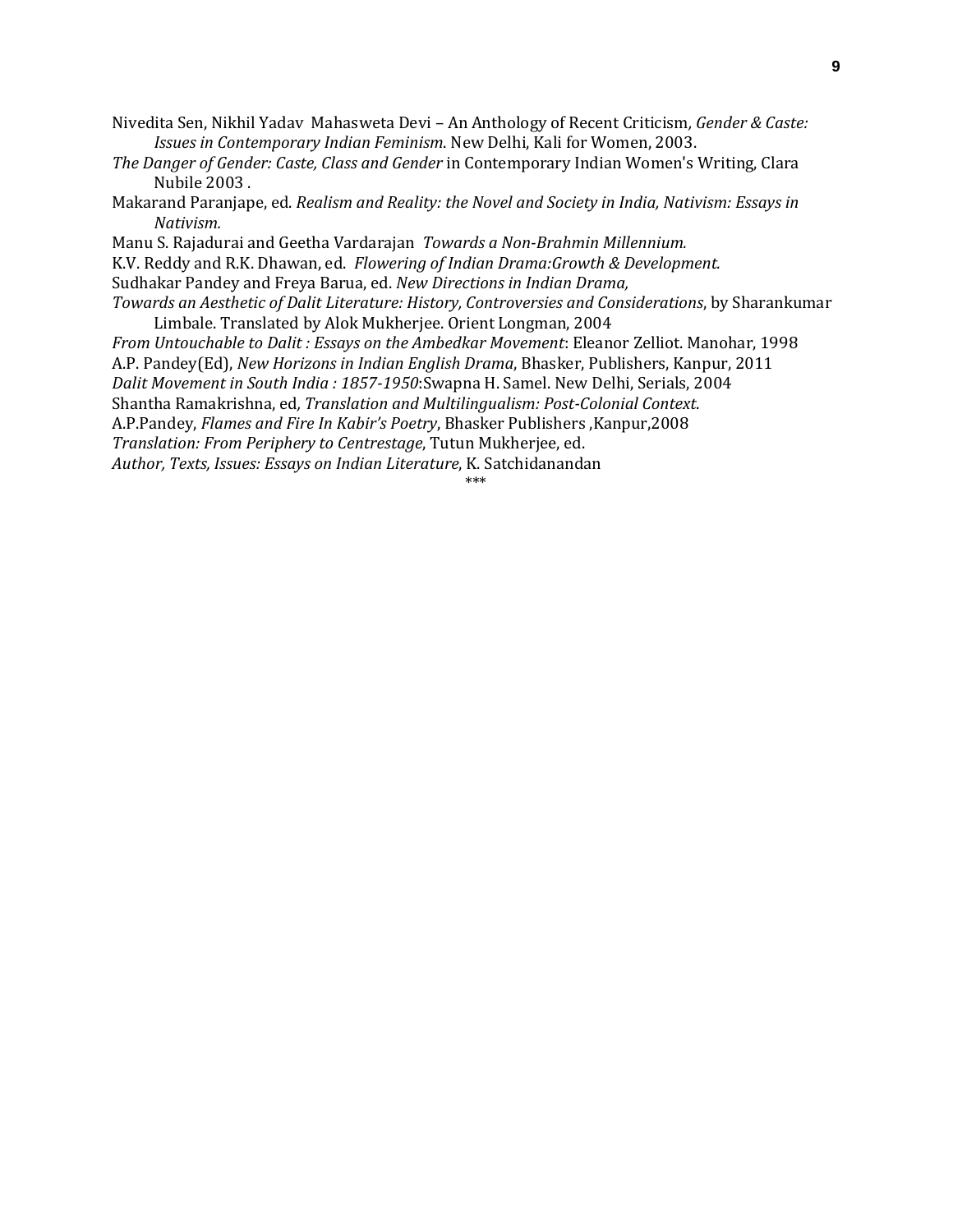# **M.A. (English) (CBCS 2018 Course) Semester – II PGAEC 21: English for Specific Purposes**

English for Specific Academic Purposes (ESAP) is an attempt to prepare and train the students in English in Business, English for General Purposes, and English in Science and Technology etc. The course is aimed at raising the learners' awareness by providing them with a theoretical framework based on current research in English for Specific Purposes for practical work on almost all the four modules.

# **Course Content 30 hours** 30 hours

# **1. English for Specific Academic Purposes**

- i. English for Specific Purposes with focus on English for Academic Purposes; basic concepts in ESP; and characteristics of ESP
- ii. Language and Communication: meaning of communication, barriers to effective communication, principles of effective communication; functions of everyday usage; participating in conversations in familiar situations, and on telephone
- iii. Listening to short lectures, descriptions, narrations, rapid talks, passages read aloud and/or dictated, and identify language functions; using synonyms and antonyms, one-word substitutes, idioms and typical phrasal verbs
- iv. Reading for information; for comprehension, critically; analytically; to discover the flow of ideas; note-taking and note-making; development of paragraphs; cohesion, coherence and style

# **2. English in Business Management**

- i. Difference between General English and Business English; use of English in business communication; terminology used; use of abbreviations; and Business Jargon
- ii. Internal business communication: memoranda, and documentation of meetings; drafting of notices, agenda and minutes of a meeting; drafting of the resolutions passed in the meetings
- iii. The structure of a report in business management; writing individual and committee reports; the structure of market reports
- iv. The structure and content of business letters: sales, complaint, adjustment, collection, and insurance letters

# **3. English in Science and Technology**

- i. Difference between General English and English in Science and Technology (EST); terminology used; and use of abbreviations
- ii. Writing elements: technical definitions, technical descriptions, summaries, graphs, instructions, comparisons and contrasts
- iii. Forms of technical communication: technical reports, forms, memos, and e-mail; business letters, presentations, résumés
- iv. Writing paragraphs, developing points/ideas; writing letters of formal and informal kind especially applications, invitations etc

# **4. English in the Media and Advertising World**

i. Difference between General English and English in the Media and the Advertising World; actual use of English; terminology used; and use of abbreviations